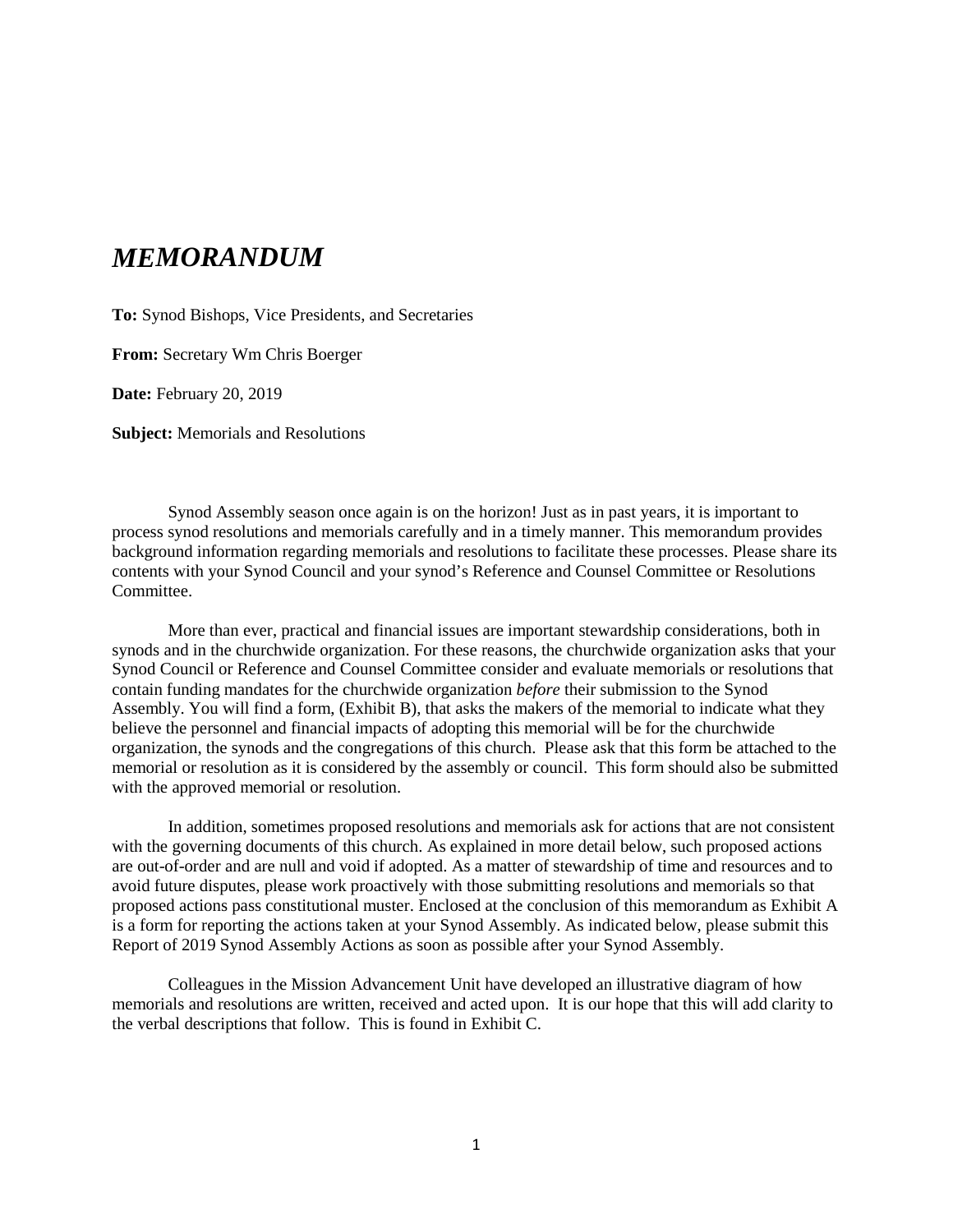#### **I. What is the Difference between a Memorial and a Resolution?**

In 1988, the Church Council voted that communications from synods to the churchwide organization and the Churchwide Assembly would be made pursuant to ELCA constitutional and bylaw provisions. Essentially, this action affirmed three avenues for communication:

- (1) Synod Assemblies may address the Churchwide Assembly through memorials;
- (2) Synod Councils may address the ELCA Church Council through resolutions;
- (3) Synod Councils may address churchwide units or offices through the ELCA Church Council's Executive Committee (including forwarding resolutions adopted by Synod Assemblies).

Although both memorials and resolutions are requests by a synod for action, they are intended to address different issues and are processed differently.

**Memorials** address broad policy issues and are passed by Synod Assemblies for consideration by the Churchwide Assembly. Synod Councils are not authorized to adopt memorials for submission to the Churchwide Assembly. One of the responsibilities of the Churchwide Assembly, in accordance with provision **12.21.c.**, in the *Constitution, Bylaws, and Continuing Resolutions of the Evangelical Lutheran Church in America*, is to "[r]eceive and consider proposals from synod assemblies." Once received by the churchwide organization, they are referred to the Memorials Committee, which is appointed by the Church Council to review and make recommendations to the Churchwide Assembly, in accordance with bylaw **12.51.02.** The Memorials Committee meets after all Synod Assemblies are over, approximately six to eight weeks before the Churchwide Assembly.

**Resolutions** are requests from synods to the Church Council or units or offices of the churchwide organization. Either Synod Assemblies or Synod Councils may originate resolutions. Frequently, Synod Councils pass resolutions between meetings of the Synod Assemblies and forward them directly to the Church Council for consideration or to the Church Council Executive Committee if the desired action involves referral to a unit or office of the churchwide organization. As a practical matter, resolutions have a narrower focus than memorials because they are requests for consideration or action by individual units or offices or the Church Council. Thus, for example, a request for the Church Council to recommend a parliamentary rule or action by a unit would be the subject of a resolution, but a request to change an ELCA policy should be a memorial.

A resolution and a memorial may *not* be combined in one action. In addition, a synod should not address both the Church Council and the Churchwide Assembly on the same subject. The Office of the Secretary, with the concurrence of the Executive Committee of the Church Council, may treat a proposal characterized as a memorial as a resolution or vice versa. In these circumstances, the synod will be notified promptly of the re-classification.

It also is important to point out that resolutions and memorials may *not* direct the churchwide organization to take action. They are proposals *requesting* the specified action.

Memorials should be addressed to the churchwide organization. The Churchwide Assembly is the highest legislative authority for the churchwide organization, **12.11.** Memorials may request that synods and congregations do something the writers desire, but they cannot compel synods or congregations to do these things. The principle of interdependence of the three expressions of this church also applies to memorials and resolutions approved by the Churchwide Assembly or the Church Council.

Interdependence, as well as stewardship of resources, militates for care to avoid resolutions and memorials that impose unreasonable financial demands on synods and the churchwide organization. If a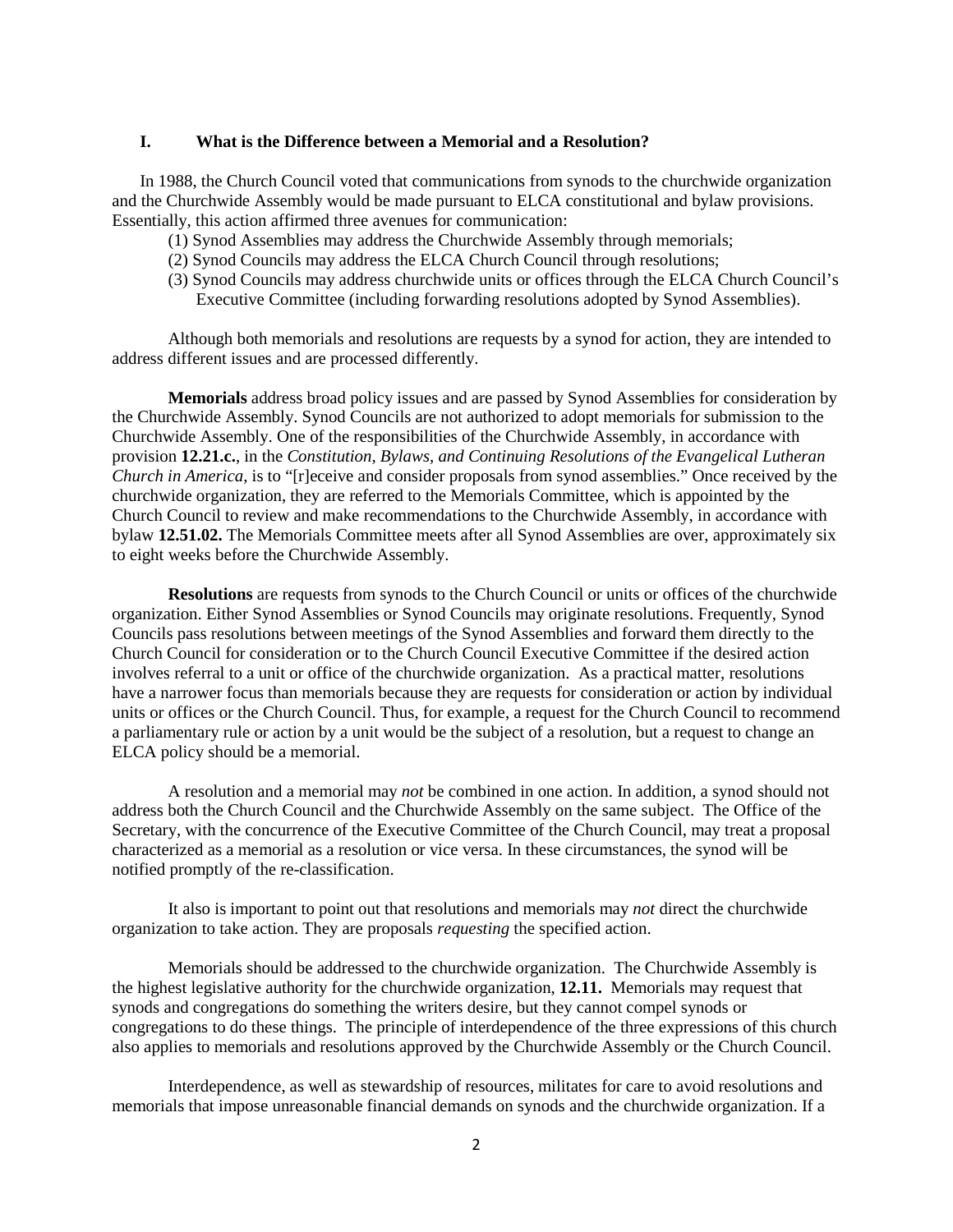proposed resolution or memorial will impose an unfunded mandate if adopted, Synod Councils are requested to consider the proposed action *before* submission to Synod Assemblies. Synods also are requested to advise their Synod Councils and Synod Assemblies that the churchwide organization may not be able to support requested resolutions or memorials for budgetary reasons and that, if adopted, such proposed actions may have adverse consequences on existing programs or ministries. As interdependent partners, it is important for synods and the churchwide organizations to work collaboratively. If questions exist regarding the potential implications of a proposed resolution or memorial, inquiries to the Office of the Secretary are encouraged.

#### **II. Drafting Memorials and Resolutions**

Provision **S7.32.** in the *Constitution for Synods* states: *"Robert's Rules of Order,* latest edition, shall govern parliamentary procedure of the Synod Assembly, unless otherwise ordered by the assembly." A comparable bylaw **12.31.09.**, is in the *Constitution, Bylaws, and Continuing Resolutions of the Evangelical Lutheran Church in America*.

Both memorials and resolutions are forms of main motions under *Robert's Rules of Order, Newly Revised* (11th ed.), Section 10. A main motion is simply a motion that brings business before the assembly. It is the basic mechanism to present a matter to the assembly for possible action.

Resolutions and memorials frequently contain both "resolved" clauses and "whereas" clauses. "Resolved" clauses state the action to be taken by the assembly; "whereas" clauses constitute a preamble describing the reasons for the proposed action. "Whereas" clauses are *not* required; in fact, *Robert's Rules of Order*, *Newly Revised* (11th ed.), Section 10, page 107, discourages their use:

In general, the use of a preamble should be limited to cases where it provides little-known information without which the point or the merits of a resolution are likely to be poorly understood, where unusual importance is attached to making certain reasons for an action a matter of record, or the like.

If "whereas" clauses are used, there should be as few as necessary. They should be succinct and factual. They should not be argumentative. The Reference and Counsel Committee or the Resolutions Committee should ensure that any "whereas" clauses comply with *Robert's Rules of Order.*

"Resolved" clauses, if adopted, become the officially worded statement of an action taken by a legislative body and a request for further action by the churchwide organization or the Churchwide Assembly. This means that they should be concise, accurate, and complete. They also should be unambiguous and should state clearly the proposed action. Just as any main motion, "resolved" clauses should not employ offensive language that would be improper in debate, according to *Robert's Rules of Order, Newly Revised* (11th ed.), Section 10, page 104.

Some resolutions and memorials should not be considered. Any resolution or memorial that conflicts with the governing documents of this church is an "improper motion." As stated in *Robert's Rules of Order, Newly Revised* (11th ed.), Section 39, page 343:

Motions that conflict with the corporate charter, constitution or bylaws of a society, or with the procedural rules prescribed by national, state, or local laws, are out of order, and if any motion of this kind is adopted, it is null and void.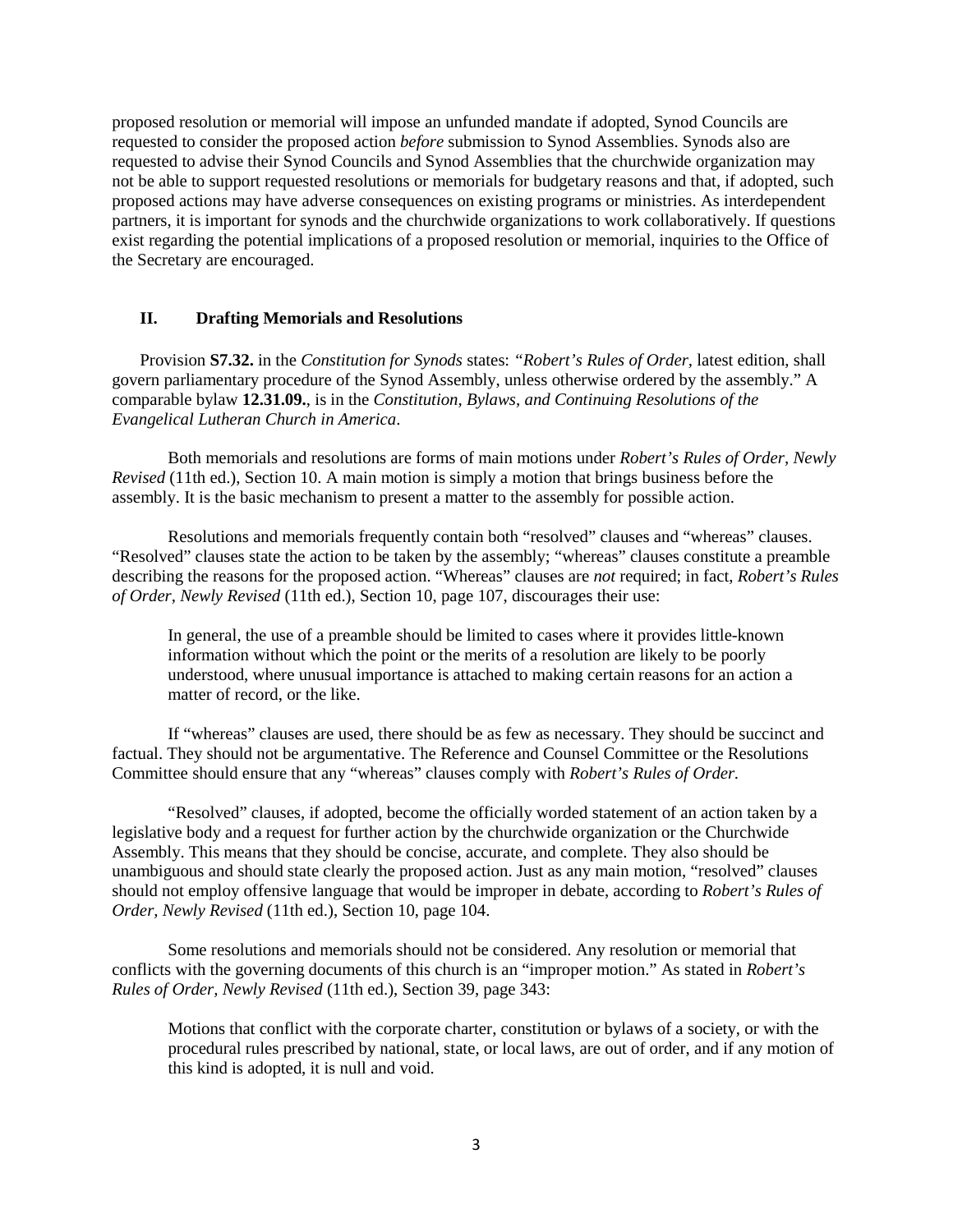Synod Councils are encouraged to work closely with the Reference and Counsel Committee or Resolutions Committee to craft resolutions and memorials that do not conflict with the governing documents and meet the required criteria.

**Memorials** must include a final "resolved" clause asking the Churchwide Assembly to act (or refrain from acting) in a particular way. Here is a sample final paragraph of a memorial from a Synod Assembly:

RESOLVED, that the \_\_\_\_\_\_\_\_\_\_ Synod Assembly memorialize the 2019 Churchwide Assembly of the Evangelical Lutheran Church in America to . . . [clearly describe the proposed course of action].

The final "resolved" clause of **resolutions** will differ depending upon whether they are intended for the attention of the Church Council or a churchwide unit or office. Here are sample final paragraphs for resolutions:

RESOLVED, that the \_\_\_\_\_\_\_\_ Synod Assembly direct the Synod Council to forward this resolution to the Church Council for consideration and possible action.

#### *Or*

RESOLVED, that the \_\_\_\_\_\_\_\_ Synod Assembly direct the Synod Council to forward this resolution to the Church Council's Executive Committee for referral and disposition to the appropriate unit or office of the churchwide organization in accordance with the bylaws and continuing resolutions of this church.

#### *Or*

RESOLVED, that the \_\_\_\_\_\_\_ Synod Council request the Church Council to . . . [clearly describe the proposed course of action].

*Or*

RESOLVED, that the Synod Council request the Church Council's Executive Committee to . . . [clearly describe the proposed course of action].

#### **III. Review and Processing of Draft Memorials and Resolutions**

Synods generally provide that memorials and resolutions (as well as other main motions) be referred to a Resolutions Committee, which frequently is called a Reference and Counsel Committee. Regardless of its name, a conscientious and well-trained Reference and Counsel Committee can screen proposed actions and thereby facilitate discussion of important issues and save valuable time at Synod Assemblies.

The scope of authority of the Reference and Counsel Committee varies, depending on the governing documents and rules of organization and procedure of the synod. In the simplest arrangement, the Reference and Counsel Committee only has the power to put resolutions in the proper form, eliminate duplication where similar resolutions are offered, and ensure that all resolutions relating to a specific subject will be offered in logical sequence (see *Robert's Rules of Order, Newly Revised* (11th ed.), pp. 633-640). In other cases, the synod's rules may authorize the Reference and Counsel Committee to make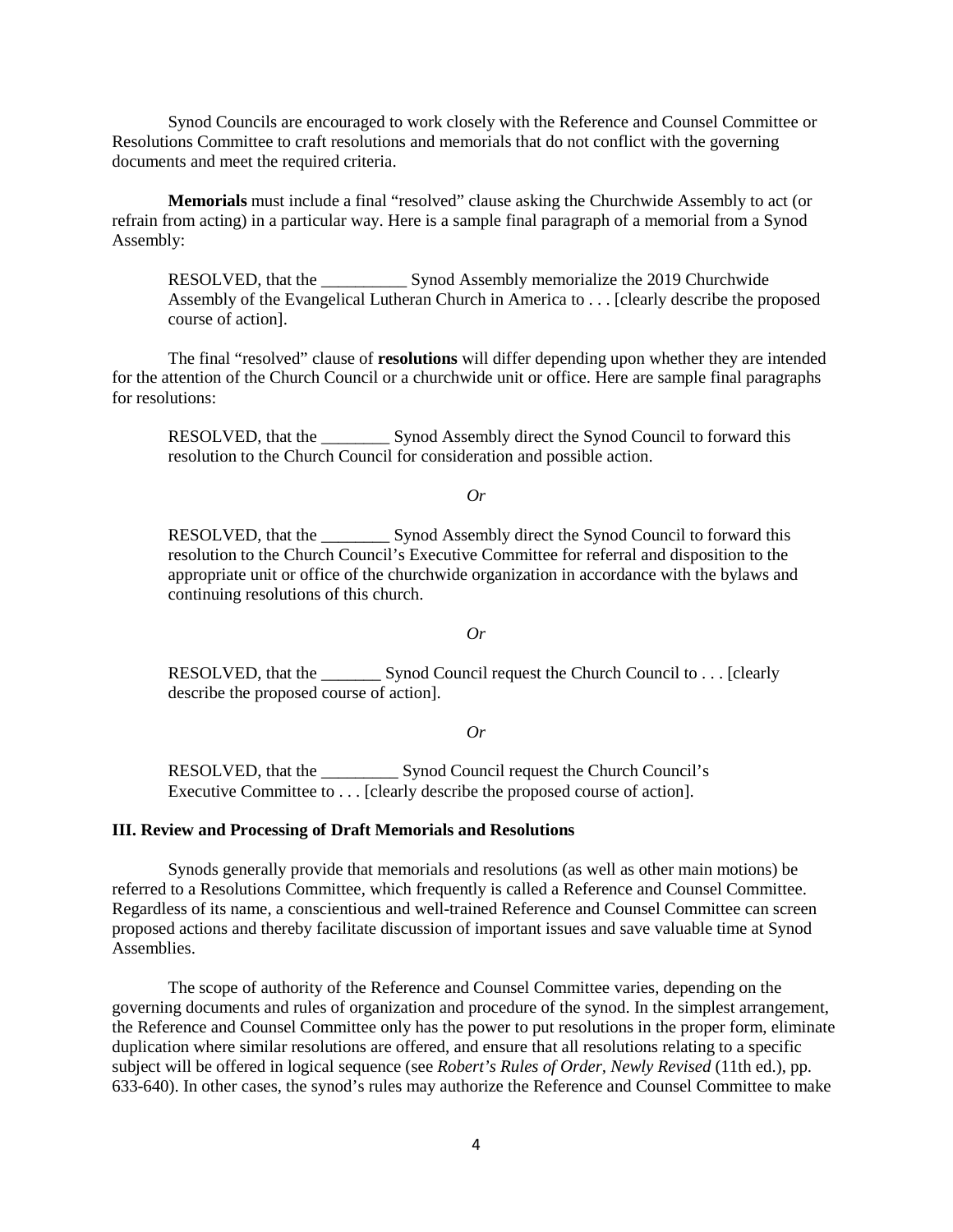substantive edits and alterations in resolutions. In all cases, the committee must report all resolutions referred to it, although the committee can report resolutions without a recommendation.

If a synod so desires, its rules of organization and procedure or a continuing resolution can provide additional authority for the Reference and Counsel Committee. For example, they could provide that in reviewing proposed resolutions and main motions, the Reference and Counsel Committee may edit, prepare an alternative resolution or motion, or consolidate into a single proposed action multiple resolutions or main motions on the same or similar subjects. In these circumstances, the Reference and Counsel Committee should confer with the makers of the original memorial or resolution. In addition, whenever the Reference and Counsel Committee recommends an edited or alternative resolution or motion, the report to the assembly should contain the original maker's text.

Here is a sample provision authorizing editing by the Reference and Counsel Committee:

In reviewing proposed memorials, resolutions, and main motions, the Reference and Counsel Committee may edit, prepare an alternative memorial, resolution, or motion, or consolidate into a single proposed action multiple memorials, resolutions, or main motions on the same or similar subjects. Whenever the Reference and Counsel Committee recommends an edited or alternative memorial, resolution, or motion, the report to the assembly also shall contain the original maker's text.

Regardless of the scope of editorial authority, a Reference and Counsel Committee should consider at least the following factors in evaluating memorials and resolutions:

(1) Is the proposed memorial or resolution timely (i.e., was it submitted before the deadline)? (2) Is the proposed memorial or resolution consistent with the governing documents of this church?

(3) Is the proposed memorial or resolution germane to issues on the agenda?

(4) Does the proposed memorial or resolution address a priority, ministry, or concern of this synod and this church?

(5) Does the proposed memorial or resolution have budgetary implications, and, if so, how will they be addressed?

(6) Is the proposed memorial or resolution clearly drafted?

(7) Do the "resolved" clauses clearly define the proposed course of action?

(8) If the proposed memorial or resolution contains "whereas" clauses, do they explain the proposed action and are they accurate and non-argumentative?

(9) Are the proposed actions feasible and appropriate for the Synod Assembly, Church Council, Churchwide Assembly, or the unit or office that will be addressed?

(10) Are there other memorials or resolutions that address the same or similar issues?

The synod's rules of organization and procedure also should address how the Reference and Counsel Committee reports to the assembly and the status of its recommendations. Here is a sample of a provision, based on the Rules of Organization and Procedure for the Churchwide Assembly, which addresses the status of recommendations of the Reference and Counsel Committee:

The Reference and Counsel Committee shall report its recommendations on memorials, resolutions, and main motions to the Synod Assembly. Such recommendations do not require a second. When the Reference and Counsel Committee recommends approval, the committee's recommendation shall be the main motion before the assembly. When the Reference and Counsel Committee recommends the adoption of a substitute or alternative motion, the committee's recommendation shall be the main motion before the assembly. When the Reference and Counsel Committee recommends referral, the committee's recommendation shall become the main motion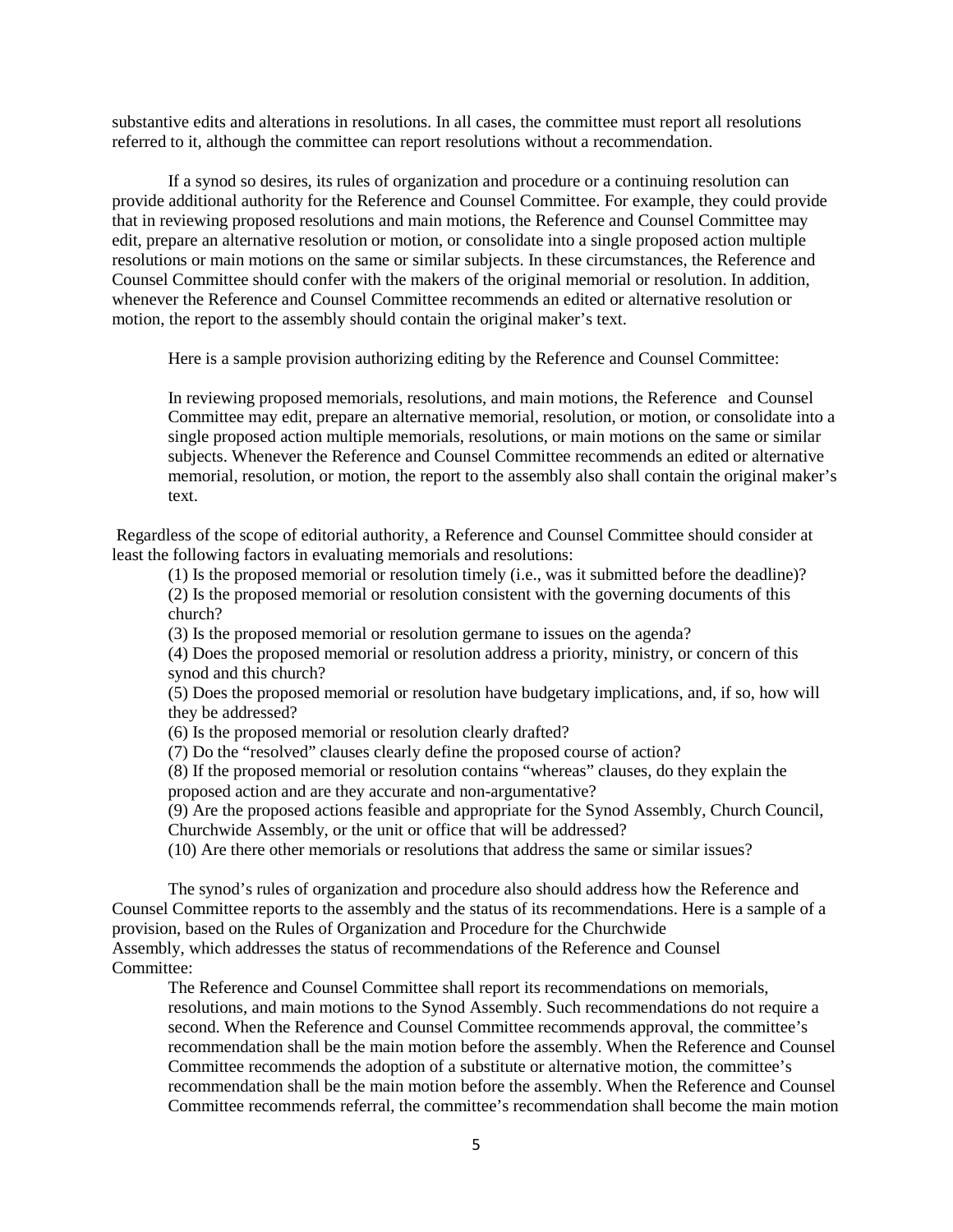before the assembly. When the Reference and Counsel Committee recommends that the assembly decline a proposed memorial, resolution, or main motion, the recommendation shall be reported to the assembly. If the author or another voting member wishes to bring the declined proposed memorial, resolution, or main motion to the floor, he or she may move the matter, and it shall become the main motion before the assembly, and the committee's recommendation shall be received for information.

#### **III. Submission of Resolutions and Memorials to the Churchwide Organization**

For proper recording and disposition, synods must submit all resolutions and memorials in a timely manner to the secretary of this church (and not directly to churchwide units or offices). A standard form on which each synod reports memorials and resolutions, as well as the names and contact information for newly elected synod officers, the text of amendments to governing documents, and other important information is attached as Exhibit A. Please respond electronically by sending the completed form and the text of memorials and resolutions to the attention of Marit Johnson, manager for official documentation [\(Marit.Johnson@elca.org\)](mailto:Marit.Johnson@elca.org). An acknowledgment will be sent upon receipt. Given the need to process memorials before the meeting of the Memorials Committee in late June, it is important to transmit them as soon as possible.

The Office of the Secretary is available to respond to questions regarding memorials and resolutions and to assist in addressing parliamentary and other issues that may arise at Synod Assemblies. Let us know how we can help!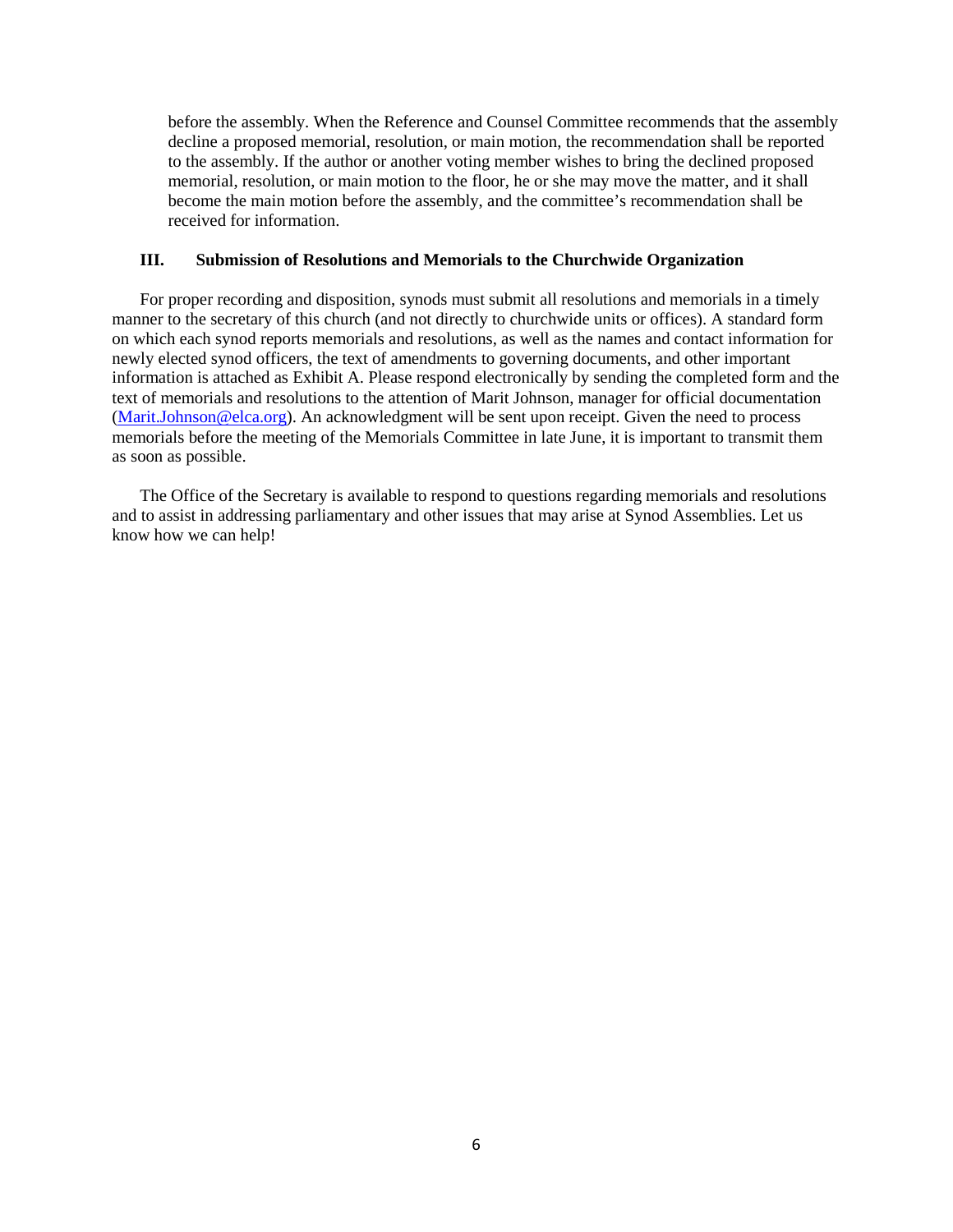#### **Exhibit A**

#### **Report of 2019 Synod Assembly Actions**

| A. Memorials for the Churchwide Assembly                                                                                                           |  |
|----------------------------------------------------------------------------------------------------------------------------------------------------|--|
|                                                                                                                                                    |  |
| B. Resolutions referred through the Synod Council to the Church Council                                                                            |  |
|                                                                                                                                                    |  |
|                                                                                                                                                    |  |
|                                                                                                                                                    |  |
| C. Resolutions submitted through the Synod Council for referral to a churchwide unit or office<br>through the Church Council's Executive Committee |  |
|                                                                                                                                                    |  |
|                                                                                                                                                    |  |
|                                                                                                                                                    |  |

**D. Names, addresses (home and office as well as email), and telephone numbers (home and office) of newly elected synod officers, and the effective date they will take office. (**Please attach a list.)

**E. Text of constitutional amendments adopted in accord with †S18.12. and †S18.13. (**Please identify under which provision each amendment was adopted.)

**F. Text of bylaw amendments adopted in accord with †S18.21.**

**G. Text of continuing resolutions adopted in accord with †S18.31.**

**H. Other significant actions.**

Submit electronically to **Marit.Johnson@elca.org**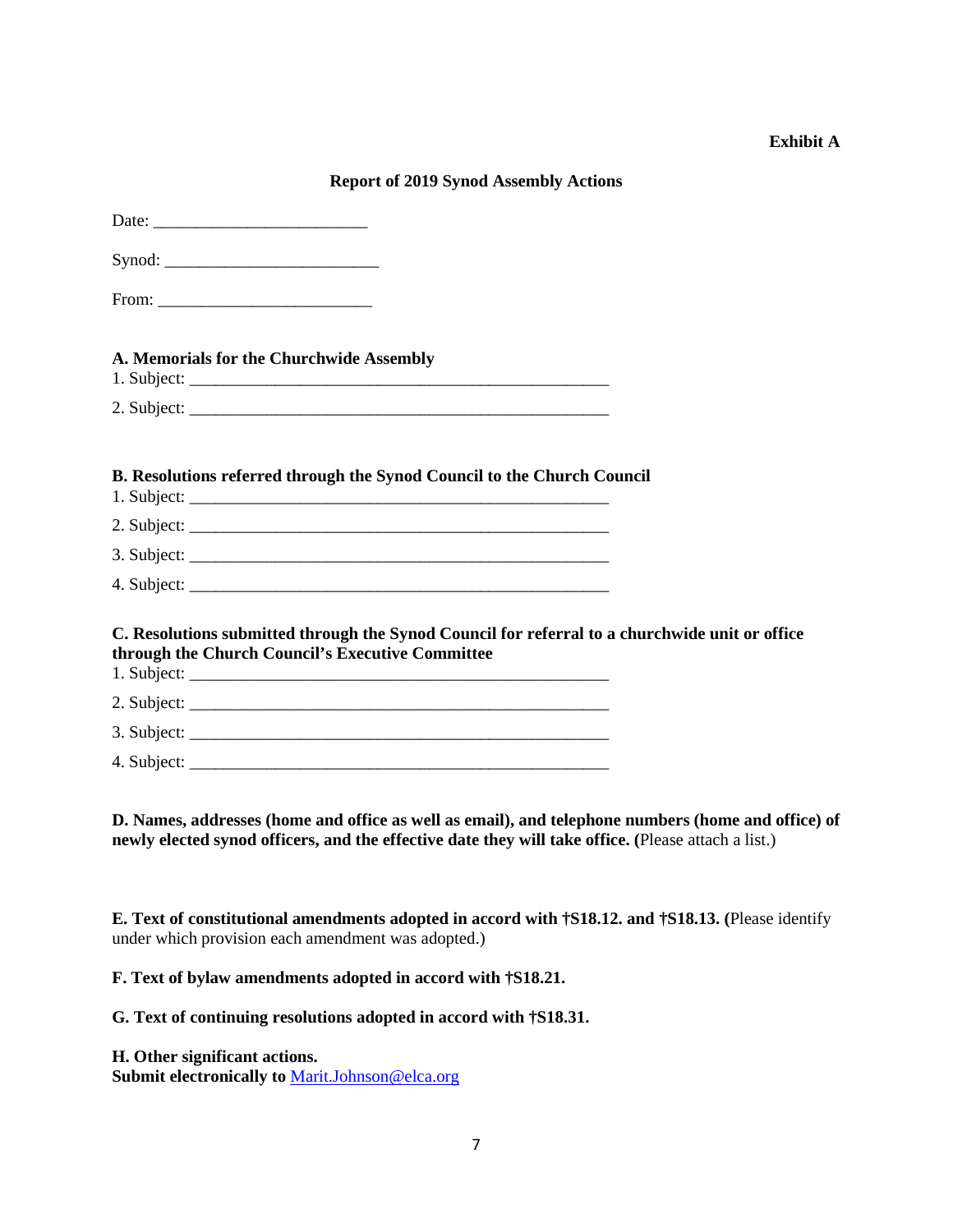#### **Exhibit B**

### **Anticipated Memorial Implementation Analysis**

*(Please attach this form to each Memorial submitted)*

Memorial Title \_\_\_\_\_\_\_\_\_\_\_\_\_\_\_\_\_\_\_\_\_\_\_\_\_\_\_\_\_\_\_\_\_\_\_\_\_\_\_\_\_\_\_\_\_\_\_\_\_\_\_\_\_\_\_\_\_\_

Anticipated financial implications of memorial if adopted for:

Churchwide Organization

Synods

Congregations

Anticipated staff or personnel implications of memorial if adopted for:

Churchwide Organization

Synods

Congregations